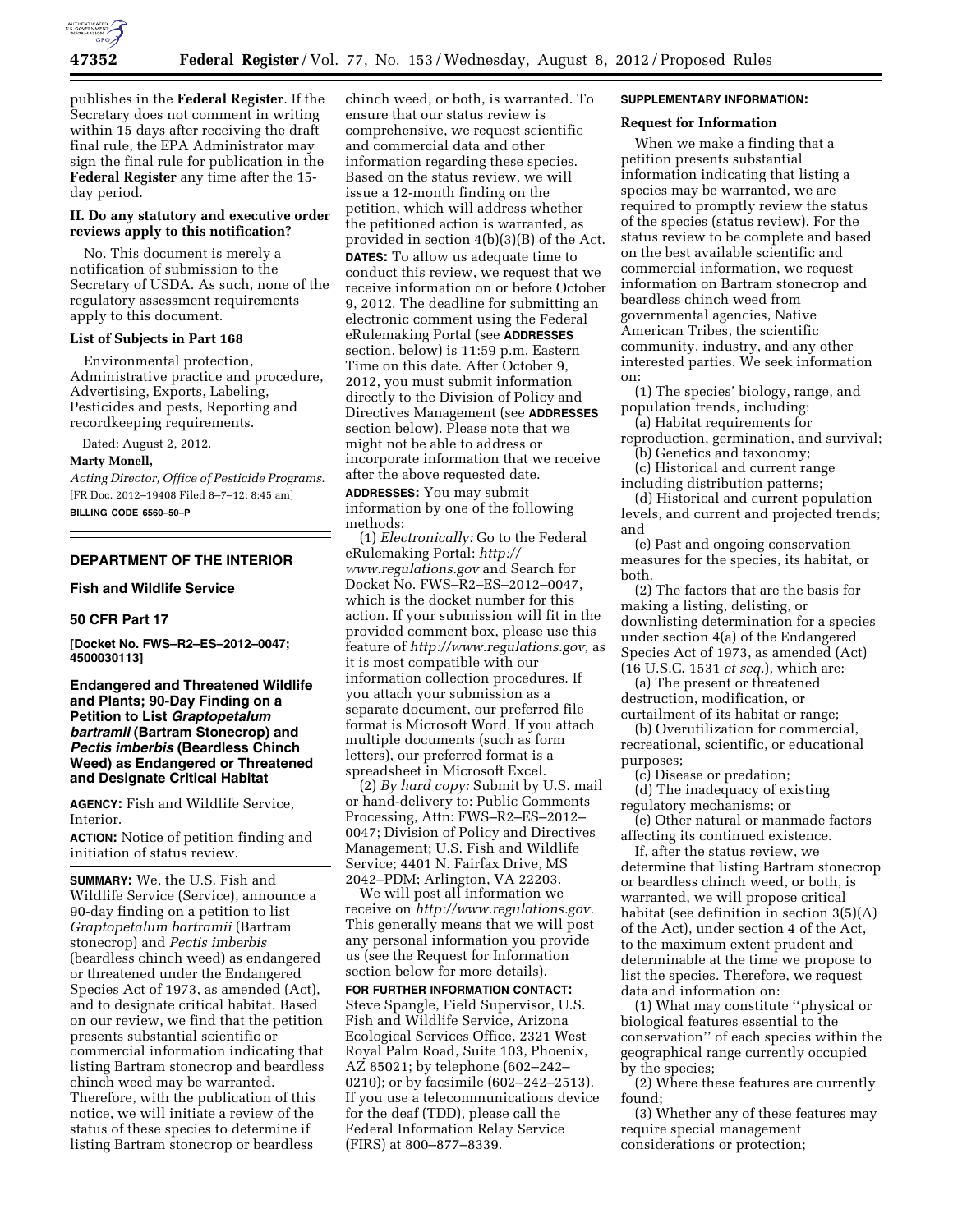(4) Specific areas outside the geographical area occupied by the species that are ''essential for the conservation of the species;'' and

(5) What, if any, critical habitat you think we should propose for designation if the species is proposed for listing, and why such habitat meets the requirements of section 4 of the Act.

Please include sufficient information with your submission (such as scientific journal articles or other publications) to allow us to verify any scientific or commercial information you include.

Submissions merely stating support for or opposition to the action under consideration without providing supporting information, although noted, will not be considered in making a determination. Section 4(b)(1)(A) of the Act directs that determinations as to whether any species is an endangered or threatened species must be made ''solely on the basis of the best scientific and commercial data available.''

You may submit your information concerning this status review by one of the methods listed in the **ADDRESSES** section. If you submit information via *[http://www.regulations.gov,](http://www.regulations.gov)* your entire submission—including any personal identifying information—will be posted on the Web site. If you submit a hardcopy that includes personal identifying information, you may request at the top of your document that we withhold this personal identifying information from public review. However, we cannot guarantee that we will be able to do so. We will post all hardcopy submissions on *[http://](http://www.regulations.gov) [www.regulations.gov.](http://www.regulations.gov)* 

Information and supporting documentation that we received and used in preparing this finding are available for you to review at *[http://](http://www.regulations.gov)  [www.regulations.gov,](http://www.regulations.gov)* or you may make an appointment during normal business hours at the U.S. Fish and Wildlife Service, Arizona Ecological Services Field Office (see **FOR FURTHER INFORMATION CONTACT**).

#### **Background**

For the purposes of this document, we will refer to *Graptopetalum bartramii* as Bartram stonecrop and *Pectis imberbis*  as beardless chinch weed.

Section 4(b)(3)(A) of the Act requires that we make a finding on whether a petition to list, delist, or reclassify a species presents substantial scientific or commercial information indicating that the petitioned action may be warranted. We are to base this finding on information provided in the petition, supporting information submitted with the petition, and information otherwise available in our files. To the maximum

extent practicable, we are to make this finding within 90 days of our receipt of the petition and publish our notice of the finding promptly in the **Federal Register**.

Our standard for substantial scientific or commercial information within the Code of Federal Regulations (CFR) with regard to a 90-day petition finding is ''that amount of information that would lead a reasonable person to believe that the measure proposed in the petition may be warranted'' (50 CFR 424.14(b)). If we find that substantial scientific or commercial information was presented, we are required to promptly conduct a species status review, which we subsequently summarize in our 12 month finding.

The ''substantial information'' standard for a 90-day finding differs from the Act's ''best scientific and commercial data'' standard that applies to a status review to determine whether a petitioned action is warranted. A 90 day finding does not constitute a status review under the Act. In a 12-month finding, we will announce our determination as to whether a petitioned action is warranted after we have completed a thorough status review of the species, which is conducted following a substantial 90 day finding. Because the Act's standards for 90-day findings and status reviews conducted for a 12-month finding on a petition are different, as described above, a substantial 90-day finding does not mean that our status review and resulting determination will result in a warranted finding.

#### *Petition History*

On July 7, 2010, we received a petition dated July 7, 2010, from the Center for Biological Diversity, requesting that Bartram stonecrop and beardless chinch weed be listed as endangered or threatened and critical habitat be designated under the Act. The petition clearly identified itself as such and included the requisite identification information for the petitioner, as required by 50 CFR 424.14(a). In a December 1, 2011, letter to the Center for Biological Diversity, we responded that we reviewed the information presented in the petition and determined that issuing an emergency regulation temporarily listing the species under section 4(b)(7) of the Act was not warranted. We also stated that per the Multi-District Litigation Settlement Agreements (*WildEarth Guardians* v. *Salazar,* No. 1:10–mc– 00377–EGS (D. D.C.), we are required to complete an initial finding in Fiscal Year 2012 as to whether this petition contains substantial information

indicating that the action may be warranted. This 90-day finding addresses the July 7, 2010, petition.

## *Previous Federal Actions*

Initially, Bartram stonecrop and beardless chinch weed were included as Category 1 species in the 1980 Review of Plant Taxa for Listing as Endangered or Threatened Species (45 FR 82480, December 15, 1980). Category 1 candidates were defined as species for which the Service had sufficient information on hand to support the biological appropriateness of them being listed as endangered or threatened species. Subsequently, Bartram stonecrop and beardless chinch weed were included as Category 2 candidate species in the 1983 Supplement to Review of Plant Taxa for Listing as Endangered or Threatened Species (48 FR 53640, November 28, 1983). Category 2 species were taxa for which information in our possession indicated that proposing to list was possibly appropriate, but for which persuasive data on biological vulnerability and threats were not available to support a proposed listing rule. The designation of Category 2 species was discontinued in the 1996 Notice of Final Decision on Identification of Candidates for Listing as Endangered or Threatened (61 FR 64481, December 5, 1996); therefore, since that time, these species were not, and are not currently, considered candidates.

For each of the species, we provide a description of the species and its life history and habitat, followed by an evaluation of the information for each species, and our finding whether or not substantial information is presented to indicate that the petitioned action may be warranted for each species.

## *Species Information for Bartram Stonecrop*

#### Taxonomy and Description

The petition did not provide detailed information on taxonomy or a description of Bartram stonecrop; therefore, we used information readily available in our files. Bartram stonecrop was described by J. N. Rose in 1926 from specimens collected by E. Bartram. In 1936, T. H. Kearney and R. H. Peebles changed the name of all Arizona species in the genera *Graptopetalum* and *Dudleya* to the genus *Echeveria*  (Kearney and Peebles 1951, pp. 358– 362; Phillips *et al.* 1982a, p. 1). Although the *Flora of Arizona* (Kearney and Peebles 1951, p. 360) maintains *E. bartramii,* Phillips *et al.* (1982a, p. 2) note that most botanists recently concerned with this family separate the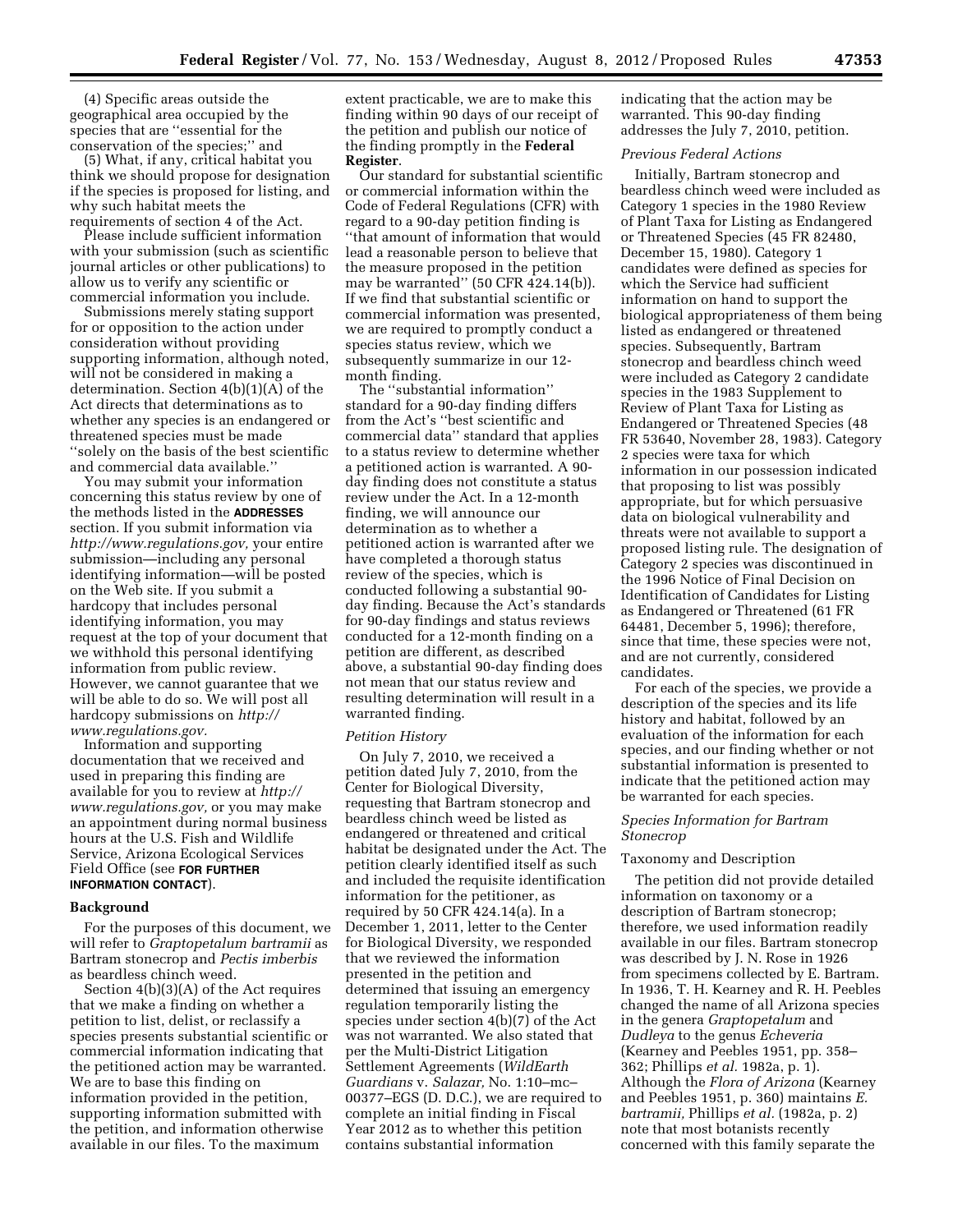genera *Graptopetalum* and *Dudleya.*  Because botanists in recent decades accept the characterization of *Graptopetalum bartramii* as a species, we concur.

Bartram stonecrop is a small, succulent (fleshy), acaulescent (without a stem) perennial plant in the Crassulaceae or stonecrop family (Phillips *et al.* 1982a, p. 2). The plant has a basal rosette comprising 20 or more flat to concave, smooth, blue-green leaves (Phillips *et al.* 1982a, p. 2). Flower stalks up to 30.5 centimeters (cm) (12 inches (in)) in height and topped with panicles (equilaterally arranged flowering stems) are produced in late October to early November (Phillips *et al.* 1982a, pp. 2, 7). Each panicle produces one to three fivepetaled, brown-to-red spotted flowers that are 2.54 cm (1.0 in) or more across (Phillips *et al.* 1982a, p. 3).

## Habitat

The petition notes that Bartram stonecrop is found in rock crevices, ledges, and gravelly slopes from 1,113 to 2,042 meters (m) (3,652 to 6,700 feet (ft)) in elevation in southern Arizona and Mexico. The plant is typically found in the shade of Madrean evergreen woodland overstory and under dense litter (Phillips *et al.* 1982a, p. 4). The petition states that this species is known from 12 locations in Arizona, including the Baboquivari, Chiricahua, Dragoon, Mule, Patagonia, Rincon, Santa Rita, and Tumacacori Mountains in Cochise, Pima, and Santa Cruz Counties, as well as from one location in Mexico. The petition makes special note that populations are known to be very small, typically consisting of a few individuals, and widely scattered.

## *Species Information for Beardless Chinch Weed*

#### Taxonomy and Description

The petition did not provide detailed information on taxonomy or a description of beardless chinch weed; therefore, we used information readily available in our files. Beardless chinch weed was first collected by Charles Wright in the early 1850s in Sonora, Mexico, and was described by Asa Gray in 1853 (Phillips *et al.* 1982b, p. 1). The name has remained unchanged since that time, and there are no known synonyms; therefore, we accept the characterization of beardless chinch weed as a valid species.

Beardless chinch weed is an erect, many-branched, perennial herb growing 3–12 decimeters (dm) (12 to 47 in) from a woody caudex (stem base) (Phillips *et al.* 1982b, p. 2). The glabrous (without

hairs) leaves are 1 to 5 cm (0.4 to 2 in) in length and 1 to 2 millimeters (mm) (0.04 to 0.08 in) wide with pointed tips, becoming smaller toward the tips (Phillips *et al.* 1982b, p. 2). The leaves have a row of narrow, oval-shaped glands on the underside surface near each margin and a single, oval-shaped gland on the upper surface (Phillips *et al.* 1982b, p. 2). Daisy-like flower heads containing yellow ray and disk flowers are solitary or in open, flat-topped clusters at the tips of the branches (Phillips *et al.* 1982b, p. 2). The petals are also dotted with oil glands (Arizona Game and Fish Department 2003, p. 1). Flowering occurs from August to October when the plants are over 0.5 m (1.6 ft) in height (Kearney and Peebles 1951, p. 935; Phillips *et al.* 1982b, p. 8). Unlike other species in this genus, beardless chinch weed has no fine hairs fringing the base of the upper leaves; instead, it has a single pair of trichomes (hair-like growth) on the lower leaves (Fishbein and Warren 1994, p. 19).

#### Habitat

Beardless chinch weed is found in the Atascosa, Huachuca, Oro Blanco, Patagonia, and Santa Rita Mountains, and the Canelo Hills of Cochise, Pima, and Santa Cruz Counties, Arizona, as well as Chihuahua and Sonora, Mexico, from 1,150 to 1,725 m (3,773 to 5,660 ft) in elevation (Fishbein and Warren 1994, p. 19). All but two known populations in the United States occur on lands managed by the Coronado National Forest (Fishbein and Warren 1994, p. 20). While more typically found in tropical deciduous forests and oak woodlands at higher elevations, and grasslands at lower elevations, it has also been found on disturbed road cuts, arroyo cuts, and unstable rocky slopes, where it has little competition for sunlight (Phillips *et al.* 1982b, pp. 4, 6; Fishbein and Warren 1994, p. 19). Of the 24 beardless chinch weed collections and occurrence location information in our files, 5 are from road cuts, and 19 are from grasslands (Deecken 1991, p. 1; Deecken 1992, p. 1; Deecken 1994, p. 1; Fishbein and Warren 1994, pp. 22–24).

#### Abundance

There are 11 populations of beardless chinch weed in southern Arizona; all populations are considered small (Fishbein and Warren 1994, p. 19). The following is a summary of the locations and population estimates for beardless chinch weed in Arizona. A 1993 survey of Scotia Canyon found 125 individuals (Fishbein and Warren 1994, p. 22); surveys in the Canelo Hills from 1991, 1992, and 1994 located 15, 40, and 4

individuals, respectively (Deecken 1991, p. 1; Deecken 1992, p. 1; Deecken 1994, p. 1); and a 1980–1981 survey done along the Ruby Road found 100 plants in 4 different locations (Phillips *et al.*  1982b, p. 8). In addition, we have records of two herbarium collections— Peña Blanca Lake Recreation Area in 1975 (seven individuals) and the Santa Rita Mountains in 1981 (two individuals) (Fishbein and Warren 1994, p. 22). No other populations have recorded estimates, and no population estimates for known populations have been made since 1993. The petition states that surveys in potential habitat in the Huachuca Mountains and Canelo Hills in 1994 did not detect new populations and that the plant has not been seen in several Coronado National Forest sites since the late 1970s.

The distribution and abundance of the species in Mexico is unknown, though beardless chinch weed has been collected from the Distrito Alamos and the Region of the Rio Bavispe in Sonora and the upper Rio Mayo basin in Chihuahua and Sonora (Fishbein and Warren 1994, pp. 20, 24). The petition states that the plant has not been seen in Mexico since last collected there in 1936. The petition emphasizes that small population size exists across the species' range, warning that impacts to individual plants could result in population extirpation.

# **Evaluation of Information for This Finding**

Section 4 of the Act (16 U.S.C. 1533) and its implementing regulations at 50 CFR part 424 set forth the procedures for adding a species to, or removing a species from, the Federal Lists of Endangered and Threatened Wildlife and Plants. A species may be determined to be an endangered or threatened species due to one or more of the five factors described in section  $4(a)(1)$  of the Act:

(A) The present or threatened destruction, modification, or curtailment of its habitat or range;

(B) Overutilization for commercial, recreational, scientific, or educational

- purposes;
	- (C) Disease or predation;
- (D) The inadequacy of existing regulatory mechanisms; or

(E) Other natural or manmade factors affecting its continued existence.

In considering what factors might constitute threats we must look beyond the mere exposure of the species to the factor to determine whether the species responds to the factor in a way that causes actual impacts to the species. If there is exposure to a factor, but no response, or only a positive response,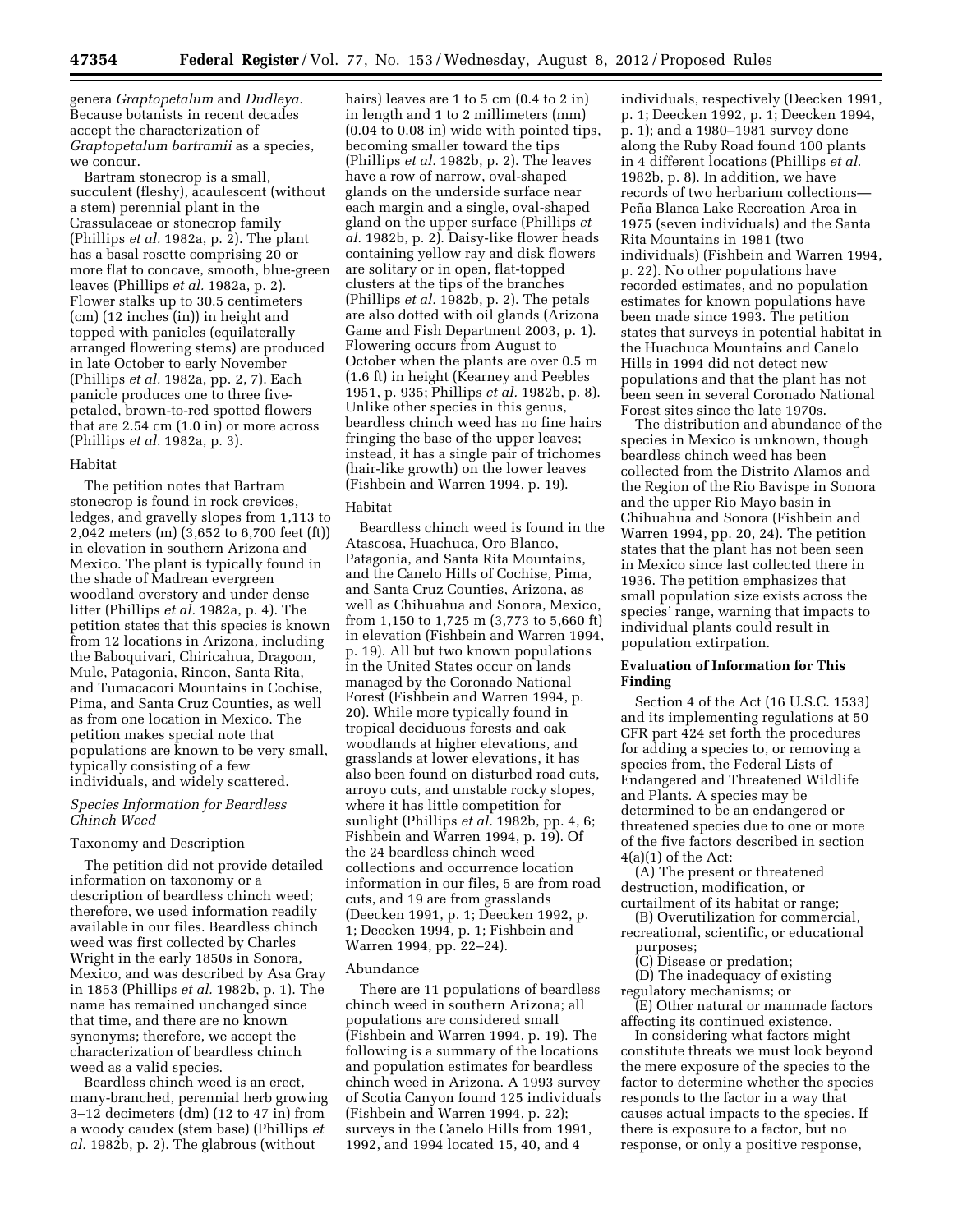that factor is not a threat. If there is exposure and the species responds negatively, the factor may be a threat and we then attempt to determine how significant a threat it is. If the threat is significant, it may drive or contribute to the risk of extinction of the species such that the species may warrant listing as an endangered or threatened species as those terms are defined by the Act. This does not necessarily require empirical proof of a threat. The combination of exposure and some corroborating evidence of how the species is likely impacted could suffice. The mere identification of factors that could impact a species negatively may not be sufficient to compel a finding that listing may be warranted. The information must contain evidence sufficient to suggest that these factors may be operative threats that act on the species to the point that the species may meet the definition of an endangered or threatened species under the Act.

In making this 90-day finding, we evaluated whether information regarding the status and threats to Bartram stonecrop and beardless chinch weed, as presented in the petition and other information readily available in our files, is substantial, thereby indicating that the petitioned action may be warranted. Our evaluation of this information is presented below.

## *Evaluation of Petition Information and Finding for Bartram Stonecrop*

The petition presented information regarding the following factors as potential threats to the Bartram stonecrop: Mining, livestock grazing, recreation, road construction and maintenance, border patrol activities, exotic plant invasion and control, conversion of habitat for cultivation, overutilization, inadequacy of existing regulatory mechanisms, small population size, low reproductive rates, loss of protective cryptobiotic soils (a biological soil crust composed of living algae, fungi or lichens commonly found in arid regions) stochastic events, drought, and climate change. After reviewing the petition and other information presented by the petitioner and information readily available in our files, we have determined that there is substantial information to indicate that the Bartram stonecrop may warrant listing as a result of its apparently small population sizes that are subject to unauthorized collection. Following we present a discussion of these factors.

As discussed in the ''*Species Information for Bartram Stonecrop''*  section above, the petitioner notes that populations are known to be very small, typically consisting of a few

individuals, and widely scattered. Because Bartram stonecrop populations are small and discrete, they are vulnerable to a variety of disturbances, especially collection (USDA Forest Service 1991). The petition presented information that Bartram stonecrop has been collected, and that declines in the known populations may be due to collection (USDA Forest Service 1991).

The petition also references Phillips *et al.* (1982a, p. 9), who report moderate to heavy recreational use near occupied sites, possibly increasing the likelihood of plant collection, especially when the plants are in bloom. Additional information readily available in our files states that stonecrop species in general are sometimes collected for the cactus and succulent trade, with rare species such as Bartram stonecrop, particularly sought (Coronado National Forest 2007, p. 13; USDA Forest Service 1991, p. 2). In addition, it is noteworthy that Phillips *et al.* (1982a, p. 4) did not provide specific locations in their report due to concern that plants of Bartram stonecrop might be targeted for collection. Van Devender (1981, pp. 3– 4) mentions that collecting probably has an important impact, noting that Bartram stonecrop is attractive and often collected.

Small populations may not be able to recover from collection, especially if the mature, reproductive plants are removed. The removal of mature plants reduces the overall reproductive effort of the population, thereby reducing the overall resilience of the population. Collection may have a profound effect on Bartram stonecrop populations due to the small number of locations and small population size.

The information presented by the petitioner and readily available in our files suggests the Bartram stonecrop is subject to overutilization pressures and has apparently experienced declines in some populations as a result. This information is sufficient to suggest that this factor may be an operative threat that acts on the species to the point that it may meet the definition of an endangered or threatened species under the Act. Therefore, on the basis of our determination under section 4(b)(3)(A) of the Act, we find that the petition presents substantial scientific or commercial information indicating that listing Bartram stonecrop throughout its entire range may be warranted. Because we have found that the petition presents substantial information indicating that listing Bartram stonecrop may be warranted, we will be initiating a status review to determine whether listing Bartram stonecrop under the Act is warranted.

This finding was made primarily based on information related to small population size and collection. However, as noted above, the petitioners also presented information suggesting that mining, livestock grazing, recreation, road construction and maintenance, border patrol activities, exotic plant invasion and control, conversion of habitat for cultivation, inadequacy of existing regulatory mechanisms, low reproductive rates, loss of protective cryptobiotic soils, stochastic events, drought, and climate change may be threats to the Bartram stonecrop. We will fully evaluate these potential threats during our status review, pursuant to the Act's requirement to review the best available scientific information when making that finding. Accordingly, we encourage the public to consider and submit information related to these and any other threats that may be operating on the Bartram stonecrop (see Request for Information).

## *Evaluation of Petition Information and Finding for Beardless Chinch Weed*

The petition presented information regarding the following factors as potential threats to the beardless chinch weed: Mining, livestock grazing, recreation, road maintenance, exotic plant invasion and control, conversion of habitat for cultivation, inadequacy of existing regulatory mechanisms, small population size, low reproductive rates, stochastic events, drought, and climate change. After reviewing the petition, information presented by the petitioner, and information readily available in our files, we have determined that substantial information was presented to indicate that the beardless chinch weed may warrant listing due to the present or threatened destruction, modification, or curtailment of its habitat or range as a result of livestock grazing. Following we present a discussion of these significant factors.

With regard to the destruction, modification, or curtailment of beardless chinch weed habitat or range, the petition cites the USDA Forest Service (2003, 2004, 2005, and 2006), which acknowledges there have been impacts to beardless chinch weed individuals due to livestock herbivory and trampling. The petition states that impacts on individuals may have population-level effects because some populations are very small and there are only 13 known populations in Arizona. Eight of the known populations occur within grazing allotments on the Coronado National Forest, which the petition claims are heavily grazed. The petition also references Phillips *et al.*